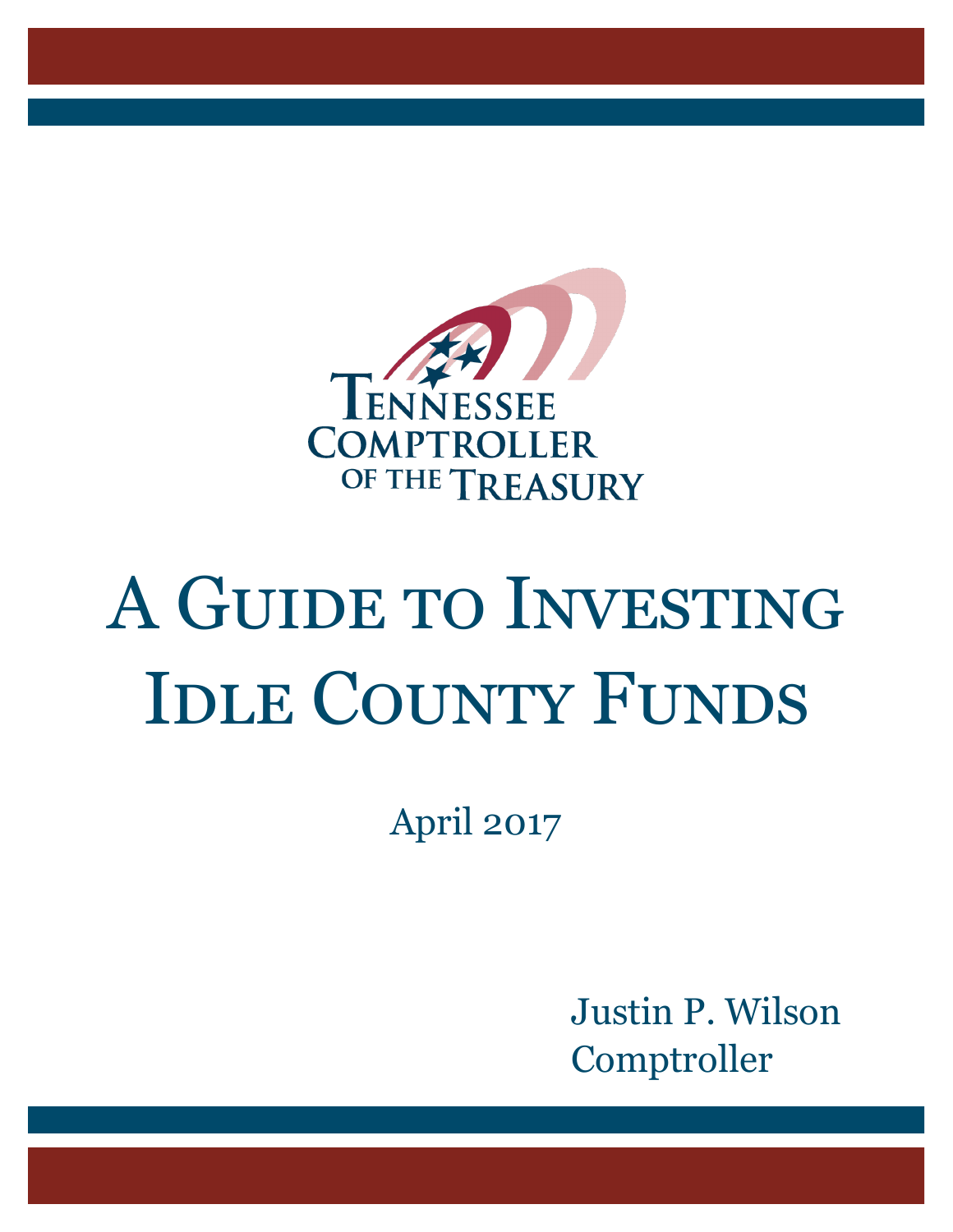$\prod_{n=1}^{\infty}$  response to requests for further clarification of what investments are authorized for county governments, the Division of Local Government Audit has prepared this guide to address some of the most common investment choices available to trustees.

## **STATUTORY AUTHORITY FOR INVESTMENTS**

Trustees should be familiar with provisions of the *Tennessee Code Annotated (TCA)*, which establish authority and limitations for investments made by county governments. Applicable statutes include the following sections of the *TCA*:

| $5 - 8 - 301.$ | <b>Authorized Investments</b><br>This section details specific investment choices available to<br>county governments and limitations on the maturity for the<br>various investments.                                                                                                                                                                                                                |
|----------------|-----------------------------------------------------------------------------------------------------------------------------------------------------------------------------------------------------------------------------------------------------------------------------------------------------------------------------------------------------------------------------------------------------|
| $5 - 8 - 302.$ | <b>Investment Committee</b><br>This section provides that the county legislative body may<br>appoint a committee with authority to designate the types,<br>amounts, and maturity of investments authorized by 5-8-<br>301.                                                                                                                                                                          |
| $9-1-107.$     | Investments or deposits in federal savings banks or pooled<br>investment fund.<br>This section provides for investments in federal savings<br>banks whose deposits are insured by FDIC. Further<br>provides for non-delinquent, first mortgages to be pledged<br>as collateral at 150% of deposits. Also approves investment<br>in local government investment pool (as does 5-8-301(b)<br>$(4)$ ). |
| $9-1-118.$     | Depositing, investing or placing for deposit funds held by<br>state and government entities.<br>This section authorizes and establishes limitations for an<br>alternate investment mechanism (including CDARS and<br>ICS) through which counties may purchase federally<br>insured certificates of deposit in banks whether or not<br>located inside the state of Tennessee.                        |
| $9 - 4 - 105.$ | Required Collateral.<br>This section establishes the minimum market value of<br>collateral required to protect uninsured county deposits.                                                                                                                                                                                                                                                           |
| $9 - 4 - 107.$ | <b>State Depository.</b><br>This section establishes what qualifies as a state depository.                                                                                                                                                                                                                                                                                                          |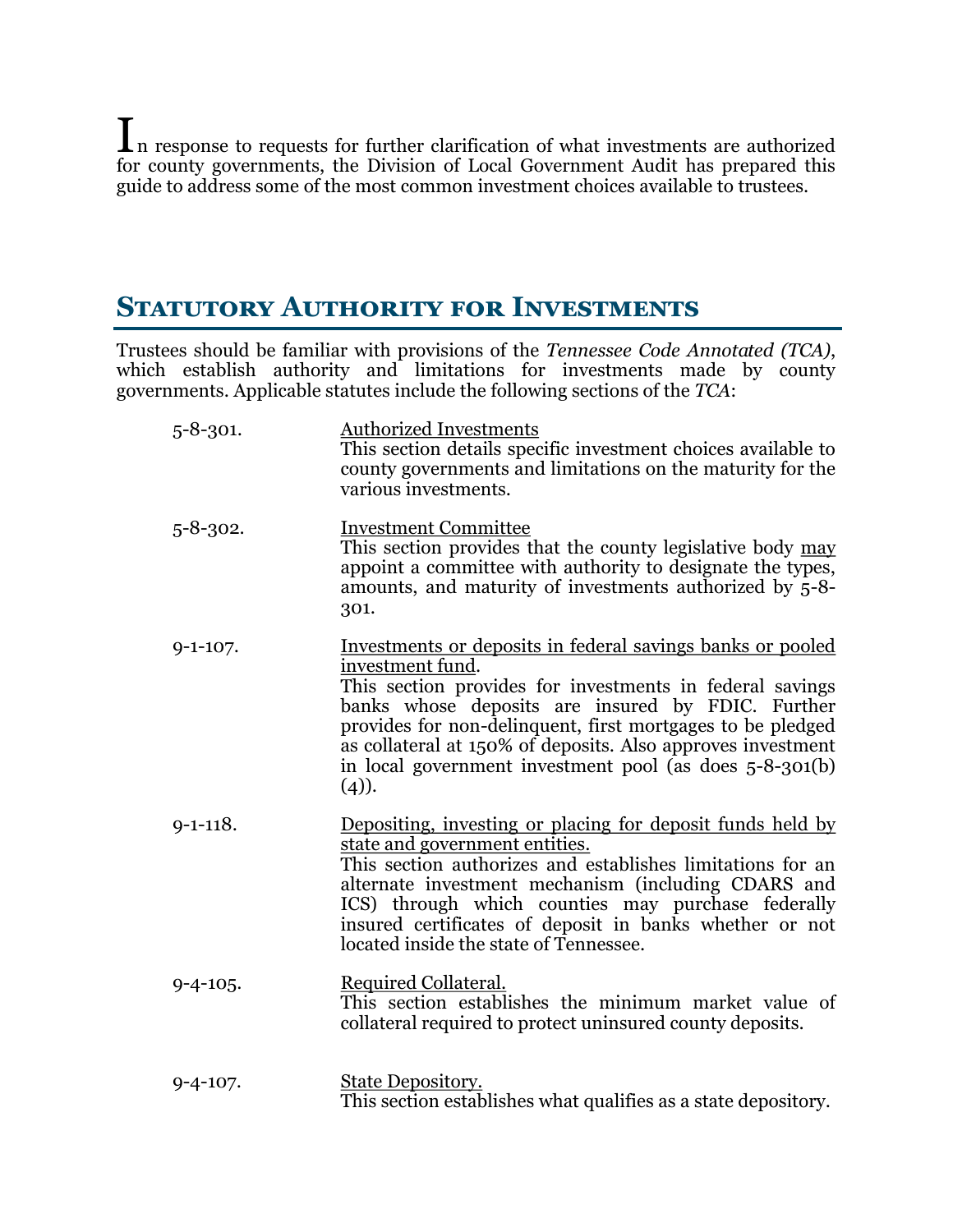| $9 - 4 - 111.$       | Applicability of this part and parts 3 and $5$ of this chapter $-$<br>"State treasurer" construed.<br>These two statutes define which depositories are authorized<br>for the deposit of state funds and stipulate that the criteria<br>also applies to deposits of county governments. |  |
|----------------------|----------------------------------------------------------------------------------------------------------------------------------------------------------------------------------------------------------------------------------------------------------------------------------------|--|
| $9-4-501$ , et. seq. | Collateral Pool for Public Deposits Act of 1990.<br>This part establishes the state collateral pool as an<br>alternative method of securing county deposits.                                                                                                                           |  |

# **Common Types of Investments**

## **Certificates of Deposit**

## *Certificates Purchased by the Trustee*

Certificates of deposit are authorized investments for Tennessee counties within certain limitations. Those limitations include the type of charter and the location of the depository. As discussed below, the choice of depositories is generally limited to those having a Tennessee charter or those having a federal charter with their main office located within the state of Tennessee. Certain exceptions to this criteria are provided in the statutes, but those exceptions require action of the state treasurer, governor, and commissioner of finance and administration.

Section 5-8-301(b)(2), TCA, authorizes investments in "certificates of deposit and other evidence of deposit at Tennessee state chartered banks and savings and loan associations and federally chartered banks and savings and loan associations". Sections 9-4-111 and 9-4-107 TCA, further limit depositories of county funds to those meeting the definition of a "state depository". A state depository is defined in section 9  $-4-107(a)$  (1) as:

- A. Any savings bank (savings institution), or any bank chartered by the state of Tennessee;
- B. Any national bank, or federal savings institution that has its main office located in this state; or
- C. Any national or state bank, or any federal or state savings institution that has its main office located outside this state and that maintains one (1) or more branches in this state which are authorized to accept federally insured deposits;

that has been designated by the state treasurer, the governor and the commissioner of finance and administration as a state depository.

### *Required Collateral*

Section 5-8-301(b)(2) requires that all certificates of deposit be either: (a) federally insured (FDIC coverage); (b) collateralized with eligible collateral whose market value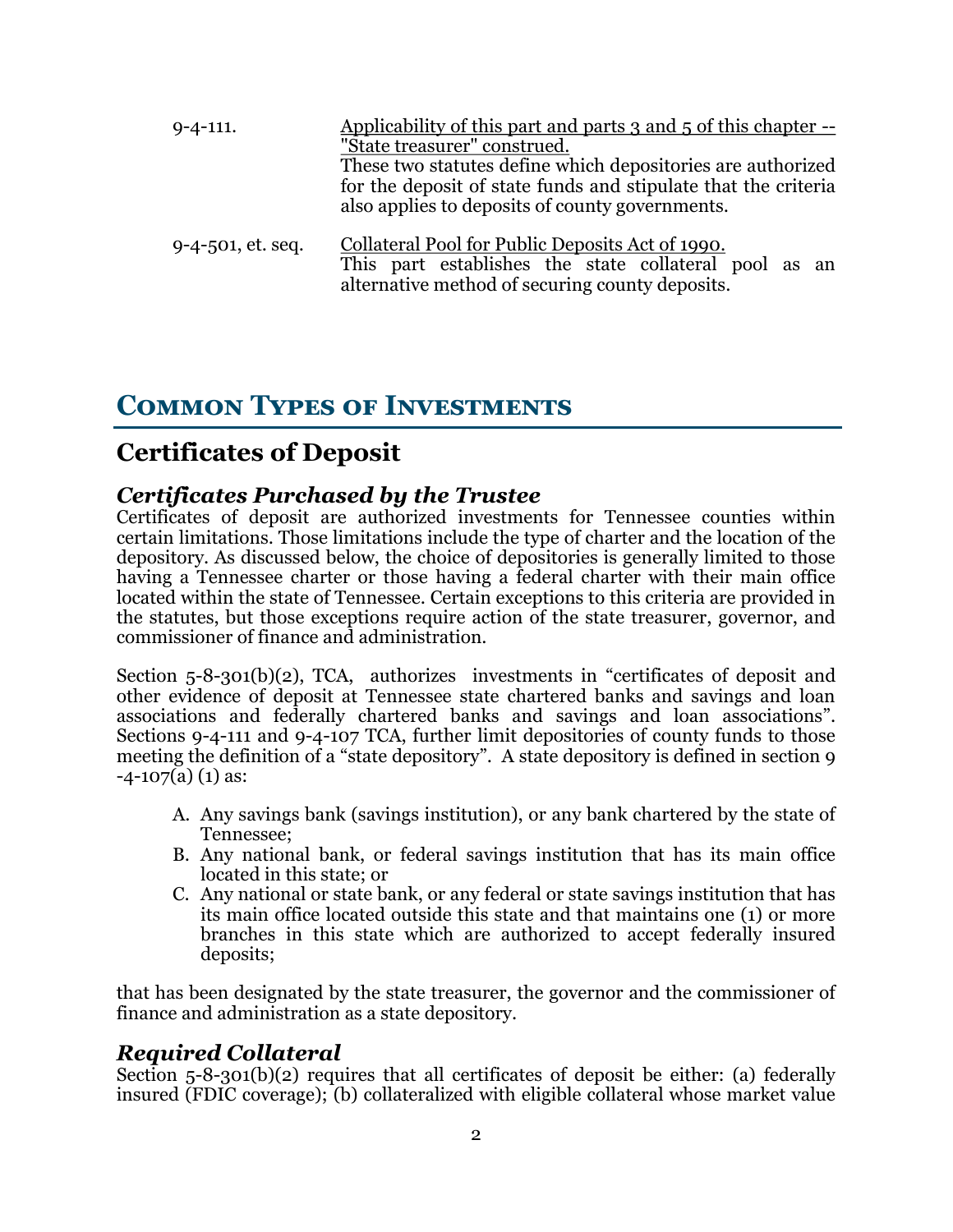is at least 105 percent of the uninsured deposit as required by section 9-4-105, TCA; or, (c) be in a depository which is a member of the state collateral pool established by section 9-4-501, et. seq., TCA.

## *Considerations if Using a Third-party to Purchase Certificates of Deposit*

(Please note that many people commonly refer to these as "brokered CDs". A broker, as used here, is any third-party other than the issuing bank itself that purchases a legal deposit investment on your behalf.)

If a third-party "deposit broker" is used to purchase certificates of deposit, **those investments must meet the criteria discussed above regarding which banks are authorized for deposit (generally limited to those having a Tennessee charter or those having a federal charter with main offices located within the state of Tennessee)**. In addition, other safeguards are necessary to ensure that the county's investment is federally insured. The following excerpt was taken from the Spring 2013 issue of FDIC Consumer News in an article titled "When a Broker Offers a Bank CD: It Pays to Do Some Research"

*Make sure all of your deposit will be fully insured. To protect your brokered CD from loss if the bank fails, follow these steps to confirm that your money is placed in a properly titled deposit account at an FDIC-insured bank and that all of it is within the deposit insurance limits. First, get the name of the bank where your money is to be deposited and verify that it is FDIC-insured by calling the FDIC toll-free at 1-877-275-3342 or searching BankFind, the FDIC's database of insured institutions at http://research.fdic.gov/bankfind.*

*Second, ask your broker to confirm that the deposit account records for its brokered CDs reflect the broker's role as an agent for its clients (for instance, by titling the account "XYZ Brokerage, as Custodian for Clients"). That way, each client who owns the CD can qualify for up to at least \$250,000 in deposit insurance. This coverage is generally referred to as "pass-through" insurance because it bypasses the broker and is calculated based on the ownership interests of the individual depositors.*

*Also with pass-through insurance, a consumer's brokered deposits are added to any traditional deposits he or she has at the same bank for purposes of calculating coverage. So, if your combined brokered and traditional deposits at a single bank exceed \$250,000, you should call the FDIC to discuss your coverage.*

The full text of this article can be found on the FDIC website at [https://www.fdic.gov/](https://www.fdic.gov/consumers/consumer/news/cnspr13/cdsfrombrokers.html) [consumers/consumer/news/cnspr13/cdsfrombrokers.html.](https://www.fdic.gov/consumers/consumer/news/cnspr13/cdsfrombrokers.html)

If the third-party cannot document that the accounts are properly titled for FDIC insurance coverage, then the instruments would not be appropriate investments for county governments.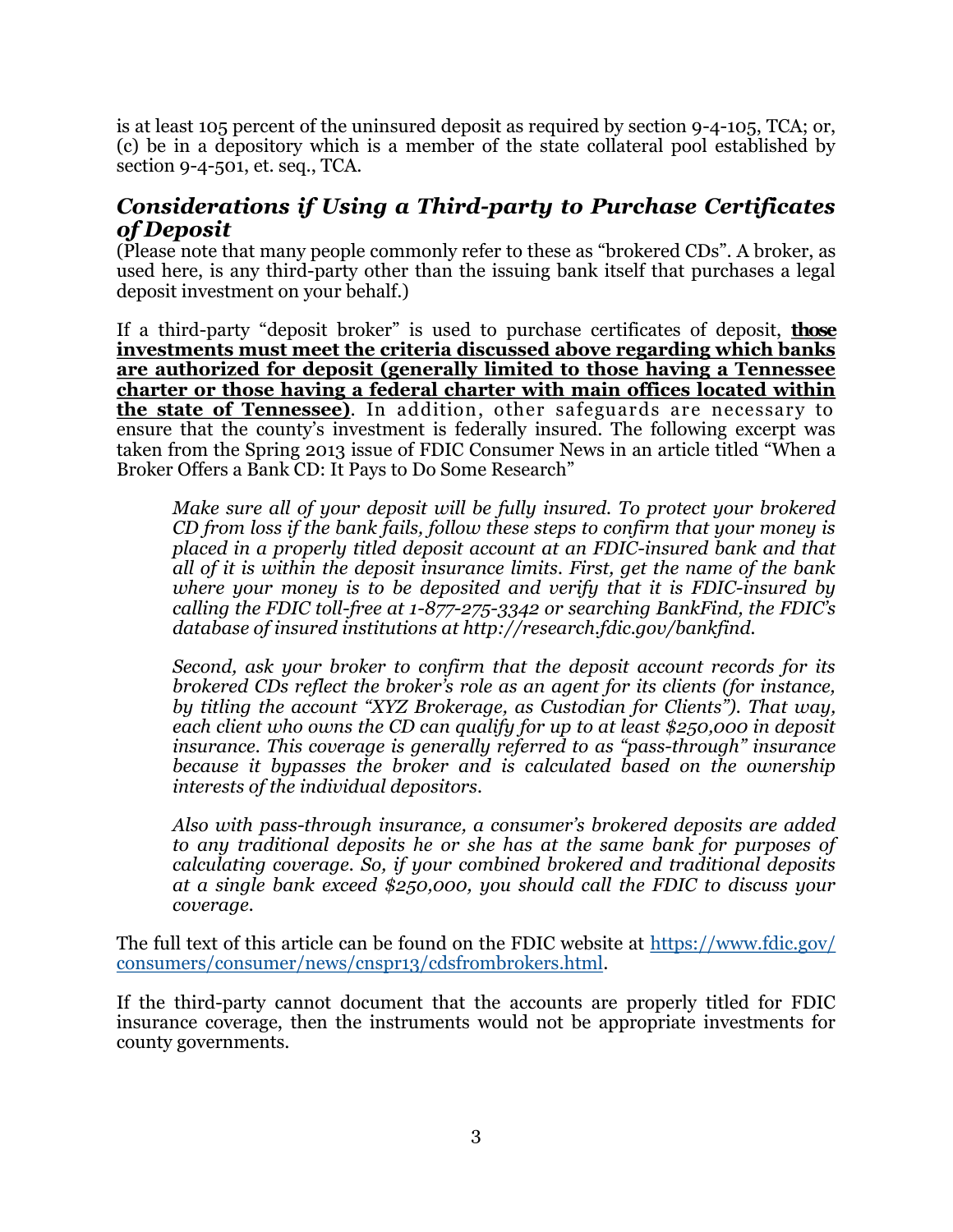## *Certificates Purchased Through CDARS, ICS, and Similar Programs Authorized by Section 9-1-118, TCA*

Section 9-1-118, TCA, provides an alternate means under which counties may invest in FDIC insured certificates of deposit in banks wherever located. This statute requires the deposit to first be made in a bank or savings and loan association, selected by the government entity, with a branch in the state of Tennessee that is authorized to accept county deposits (the depository bank). The depository bank then arranges for the transfer of the moneys into one or more federally insured banks or savings and loan associations, wherever located (secondary depositories), for the account of the county. In turn, the depository bank receives funds from customers of the secondary depositories equal to or greater than the amount initially invested by the county. The balance of county funds with each secondary depository must not exceed FDIC insurance limits so that all funds are fully insured.

Under this program, the trustee must provide the depository bank with a listing of all banks and savings and loan associations holding county funds under the same federal employer identification number (FEIN). To prevent deposits from exceeding FDIC coverage, the depository bank is prohibited from using any of those listed banks or savings and loan associations as secondary depositories.

The use of this program must be approved by the county investment committee or finance committee as appropriate for the specific county. Further, the investment committee or finance committee must establish policies and procedures for the investments, including the establishment of controls to ensure that full FDIC insurance coverage is obtained.

Service providers used by depositories must be approved by the state treasurer upon concurrence by the commissioner of financial institutions and finance and administration. There are currently only two eligible programs that have been approved by the state treasurer: the Certificate of Deposit Account Registry Service (CDARS) and the Insured Cash Sweep (ICS), which operate through Promontory Interfinancial Network, LLC.

## **Government Securities**

### *Securities of the United States Government*

Investments backed by the full faith and credit of the United States government are authorized investments and do not require minimum credit ratings. These include treasury bonds and notes. Securities of the Government National Mortgage Association are also backed by the full faith and credit of the U.S. government.

### *Securities of Government Sponsored Enterprises*

Securities of United States government sponsored enterprises, including the Federal Home Loan Bank, Federal National Mortgage Association, Federal Farm Credit Bank, and Federal Home Loan Mortgage Corporation, are authorized investments only if the securities have credit ratings that are in the highest category of at least two nationally recognized rating services. That has not been the case for many of these entities in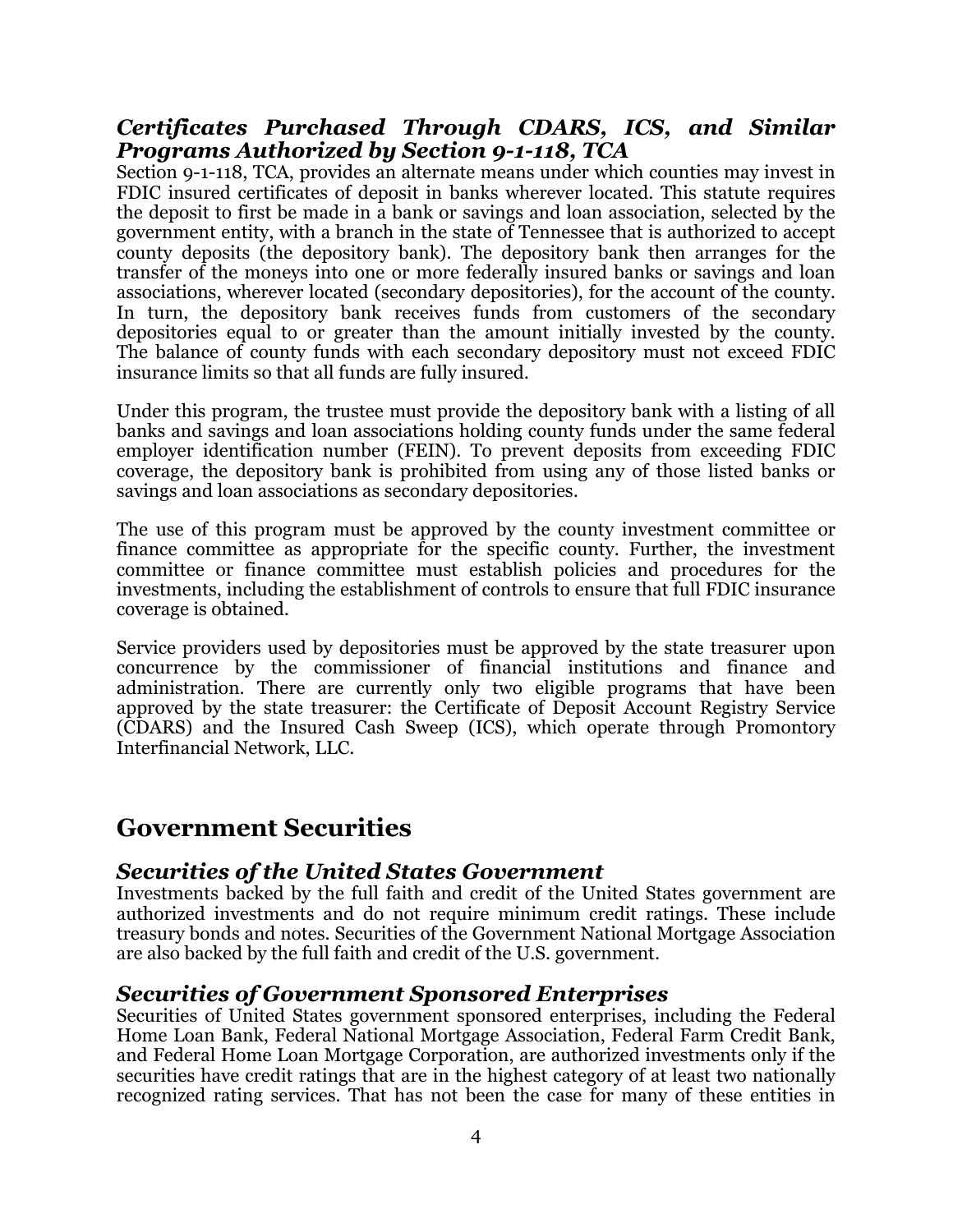recent years. The debt of those agencies is not explicitly backed by the full faith and credit of the U.S. government. Therefore, if you intend to invest in securities of these enterprises, you must document that they have the highest credit rating from at least two of the credit rating services. The following table lists the highest categories for Fitch, Moody's and Standard and Poor's for long-term and short-term securities.

|                   | <b>Fitch</b> | Moody's | <b>Standard and</b><br>Poor's |
|-------------------|--------------|---------|-------------------------------|
| Long-Term         | AAA          | Aaa     | AAA                           |
| <b>Short-Term</b> | F1           | $P-1$   | $A-1$                         |

## *Securities of States and Political Subdivisions*

Section 5-8-301(b)(7) authorizes counties to invest in their own bonds and notes that have been issued in accordance with Title 9, Chapter 21 of the TCA (the Local Government Public Obligations Act of 1986).

Bonds of the state of Tennessee and its political subdivisions, as well as bonds of other states and their political subdivisions are generally authorized investments under section 5-8-301(b)(5), TCA. Those bonds are required to have a minimum credit rating of A by any nationally recognized rating service in order to qualify as authorized investments for counties.

## **Investment Pool**

The Local Government Investment Pool is an authorized investment pursuant to section  $5-8-301(b)(4)$ , TCA. The pool is maintained by the state treasurer who collectively invests deposits from all pool members. Balances are available for withdrawal with minimal notice. Details of the pool operation are available at [http://](http://treasury.tn.gov/lgip/) [treasury.tn.gov/lgip/.](http://treasury.tn.gov/lgip/)

### **Other Investments**

Section 5-8-301, TCA, authorizes certain other less common investments. These include repurchase agreements as well as prime banker's acceptances, and commercial paper. Details of conditions under which those are allowed are discussed in subsection (b)(3) and subsection (d) of the statute. Additionally, Sections 9-4-602 and 9-4-608 provide for counties to invest in other funds maintained by the state treasurer. These authorizations have rarely been utilized by counties.